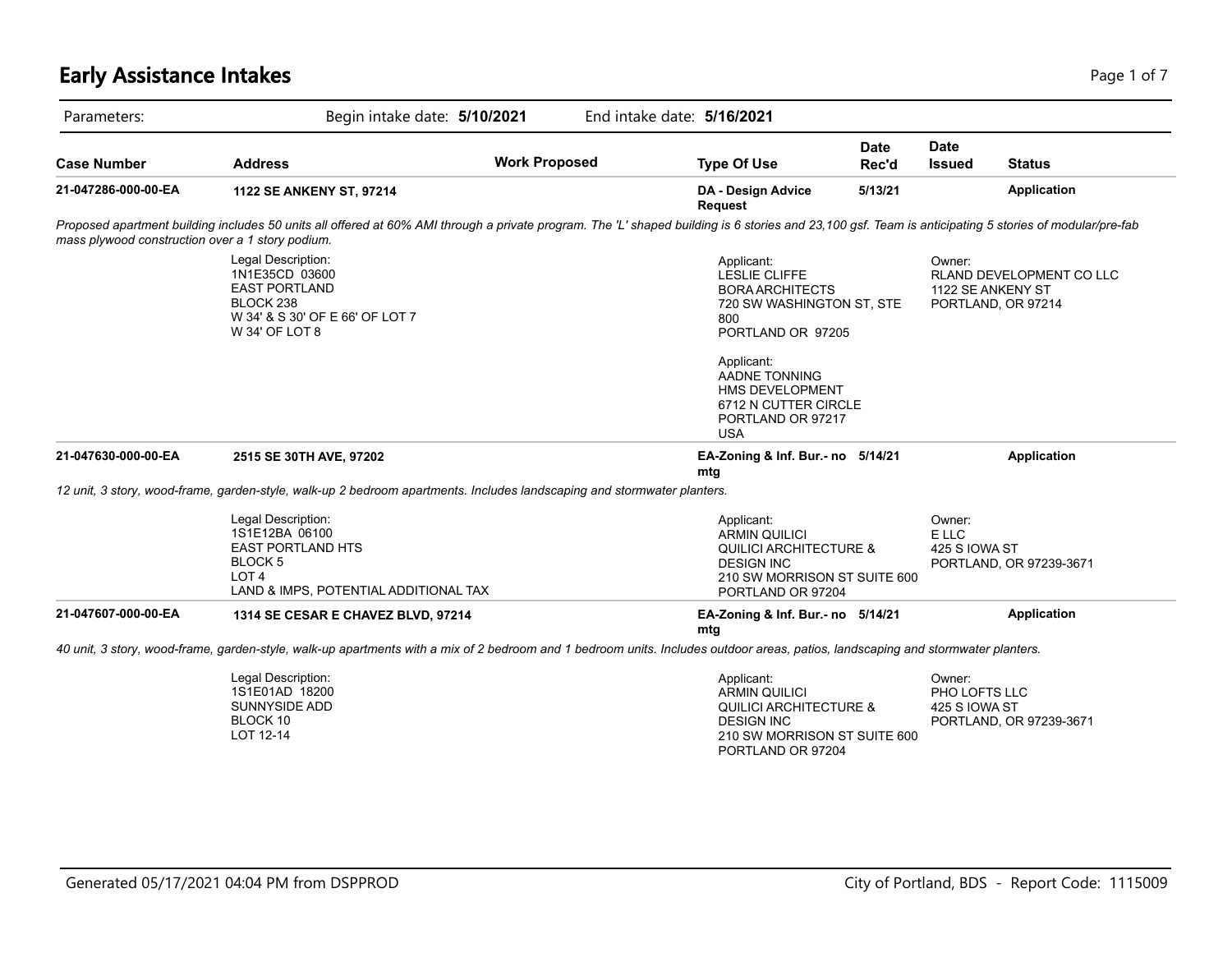# **Early Assistance Intakes** Page 2 of 7

| <b>Case Number</b>  | <b>Address</b>                                                                                                                                                                                                                                                                                       | <b>Work Proposed</b> | <b>Type Of Use</b>                                                                                                                                | <b>Date</b><br>Rec'd | <b>Date</b><br><b>Issued</b>                                                                            | <b>Status</b>                                                                        |
|---------------------|------------------------------------------------------------------------------------------------------------------------------------------------------------------------------------------------------------------------------------------------------------------------------------------------------|----------------------|---------------------------------------------------------------------------------------------------------------------------------------------------|----------------------|---------------------------------------------------------------------------------------------------------|--------------------------------------------------------------------------------------|
| 21-047658-000-00-EA | 3719 SW 12TH AVE, 97239                                                                                                                                                                                                                                                                              |                      | EA-Zoning & Inf. Bur.- no 5/14/21<br>mtg                                                                                                          |                      |                                                                                                         | <b>Application</b>                                                                   |
|                     | 19 unit, 4 story, wood-frame, stair apartments with 1 bedroom units. Includes outdoor areas, patios, balconies, landscaping and stormwater planters.                                                                                                                                                 |                      |                                                                                                                                                   |                      |                                                                                                         |                                                                                      |
|                     | Legal Description:<br>1S1E09CA 00600<br>PORTLAND CITY HMSTD<br>BLOCK 35<br>LOT <sub>3</sub>                                                                                                                                                                                                          |                      | Applicant:<br><b>ARMIN QUILICI</b><br><b>QUILICI ARCHITECTURE &amp;</b><br><b>DESIGN INC</b><br>210 SW MORRISON ST SUITE 600<br>PORTLAND OR 97204 |                      | Owner:                                                                                                  | PATH DEVELOPMENT LLC<br>7213 S VIRGINIA AVE<br>PORTLAND, OR 97219                    |
| 21-047484-000-00-EA | SW BUDDINGTON ST, 97219                                                                                                                                                                                                                                                                              |                      | EA-Zoning & Inf. Bur.- no 5/14/21<br>mtg                                                                                                          |                      |                                                                                                         | <b>Application</b>                                                                   |
|                     | RIP Code Analysis - New single family residence on undeveloped land. Approximately 3,000SF. Stormwater will drain to an existing drainage way via storm drain pipes coming from the new<br>development. Reference Previous Environmental Review approval # LU 19-184214 EN                           |                      |                                                                                                                                                   |                      |                                                                                                         |                                                                                      |
|                     | Legal Description:<br>1S1E32BC 07701<br><b>WEST PORTLAND PK</b><br>BLOCK 55<br>LOT 32-34                                                                                                                                                                                                             |                      | Applicant:<br><b>TERRY AMUNDSON</b><br><b>KOBLE CREATIVE</b><br>ARCHITECTURE LLC<br>2117 NE OREGON ST #201<br>PORTLAND OR 97232                   |                      | Owner:<br><b>LAURENCE OLIVER</b><br>225 NE HYDE CIR<br>Owner:<br><b>JAREK HUNGER</b><br>225 NE HYDE CIR | HILLSBORO, OR 97124-6291<br>HILLSBORO, OR 97124-6291                                 |
| 21-047261-000-00-EA | 1525 SW PARK AVE, 97201                                                                                                                                                                                                                                                                              |                      | EA-Zoning & Inf. Bur.-<br>w/mtg                                                                                                                   | 5/13/21              |                                                                                                         | <b>Application</b>                                                                   |
|                     | Proposed renovation limited to the entries, pedestal monument signage and courtyard of the existing building. The interior courtyard modifications will create a limited access (gated), landscaped<br>courtyard with a covered pergola structure, planters, grilles, benches, and updated finishes. |                      |                                                                                                                                                   |                      |                                                                                                         |                                                                                      |
|                     | Legal Description:<br>1S1E04AD 04200<br><b>PORTLAND</b><br>BLOCK 226<br><b>LOT 1-8</b>                                                                                                                                                                                                               |                      | Applicant:<br>JONATHAN DUNN<br><b>WOODBLOCK ARCHITECTURE</b><br>827 SW 2ND AVENUE #300<br>PORTLAND OR 97204<br><b>USA</b>                         |                      | Owner:<br>PO BOX 847                                                                                    | TR SOUTHPARK SQUARE CORP<br>CARLSBAD, CA 92018                                       |
| 21-047390-000-00-EA | 10360 NE WASCO ST, 97220                                                                                                                                                                                                                                                                             |                      | EA-Zoning & Inf. Bur.-<br>w/mtg                                                                                                                   | 5/14/21              |                                                                                                         | <b>Application</b>                                                                   |
|                     | 72 affordable apartments 1,2, and 3 bedroom in a seven story C shaped building. Community room on ground floor, 31 parking spaces, bike parking, leasing office.                                                                                                                                     |                      |                                                                                                                                                   |                      |                                                                                                         |                                                                                      |
|                     | Legal Description:<br>1N2E34BB 03600<br>POWERS ADD<br>BLOCK <sub>6</sub><br>LOT 7-12                                                                                                                                                                                                                 |                      | Applicant:<br><b>GREG WHITELEY</b><br>STEWARSHIP PROPERTIES LLC<br>1247 VILLARD ST #100<br>EUGENE OR 97403<br><b>USA</b>                          |                      | Owner:                                                                                                  | <b>BUSCH.DORIS M TR ET AL</b><br>22241 PACIFIC COAST HWY #D<br>MALIBU, CA 90265-4084 |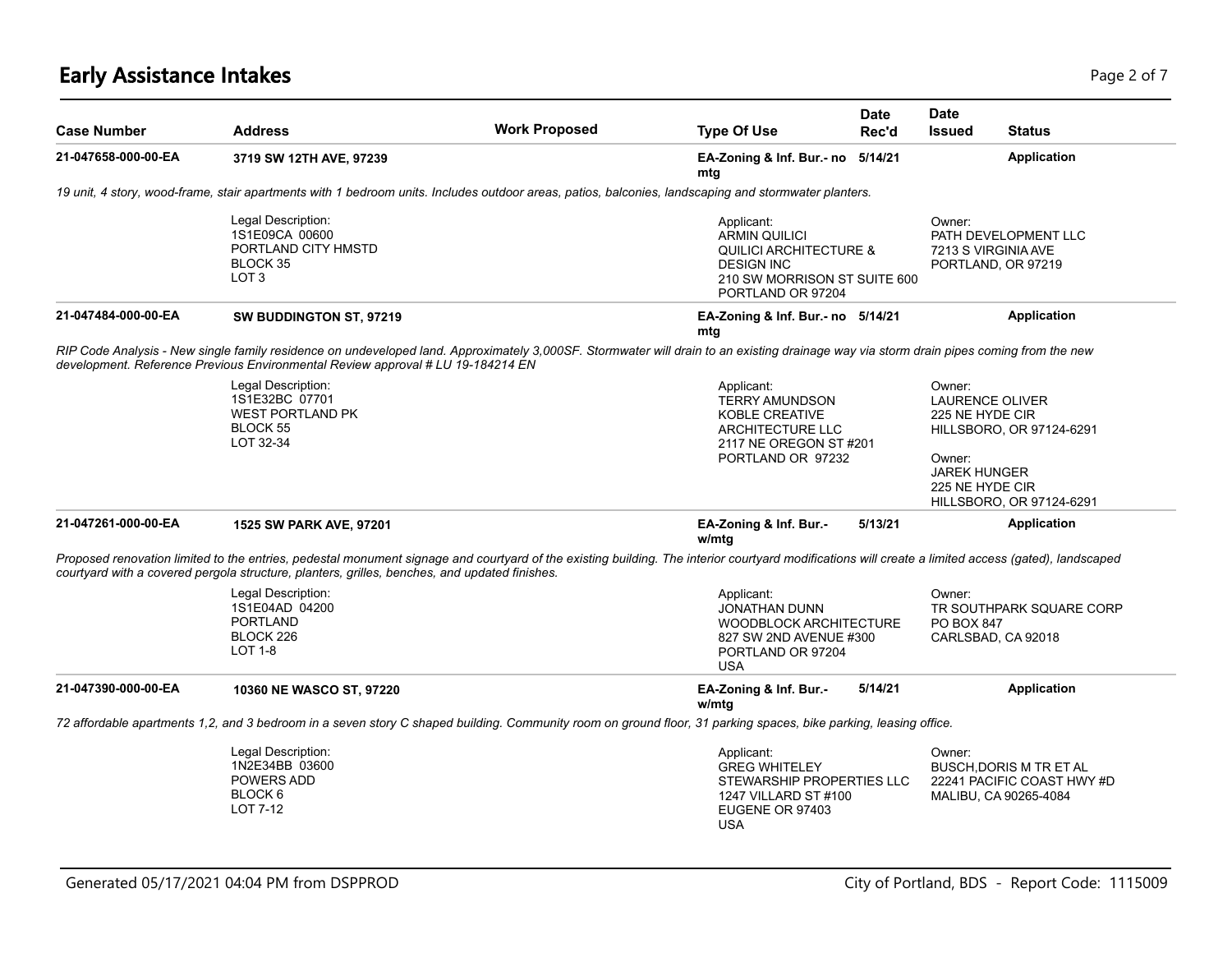# **Early Assistance Intakes** Page 1 of 7 and 2012 12:00 Page 1 of 7 and 2012 12:00 Page 3 of 7

| <b>Case Number</b>                           | <b>Address</b>                                                                                                                                                                                                                                                                                                                                                                                     | <b>Work Proposed</b> | <b>Type Of Use</b>                                                                                                                  | Date<br>Rec'd | <b>Date</b><br><b>Issued</b> | <b>Status</b>                                                           |
|----------------------------------------------|----------------------------------------------------------------------------------------------------------------------------------------------------------------------------------------------------------------------------------------------------------------------------------------------------------------------------------------------------------------------------------------------------|----------------------|-------------------------------------------------------------------------------------------------------------------------------------|---------------|------------------------------|-------------------------------------------------------------------------|
| 21-047017-000-00-EA                          | 5555 N CHANNEL AVE, 97217                                                                                                                                                                                                                                                                                                                                                                          |                      | EA-Zoning & Inf. Bur.-<br>w/mtg                                                                                                     | 5/13/21       |                              | Pending - EA                                                            |
| requirements.                                | Construct a new warehouse building north of Lagoon Avenue and a second accessory building east of Building 4. Address nonconforming upgrade requirements and greenway setback landscaping                                                                                                                                                                                                          |                      |                                                                                                                                     |               |                              |                                                                         |
|                                              | Legal Description:<br>1N1E17 00301<br>PARTITION PLAT 2004-8<br>LOT 1 TL 301<br>LAND & IMPS SEE R543779 (R649840291) FOR OTHER IMPS &<br>R593920 (R649840292) & R646345 (R649840293) & R652118<br>(R649840298) FOR MACH & EQUIP                                                                                                                                                                     |                      | Applicant:<br>PARISH BURNS<br><b>HARPER HOUF PETERSON</b><br><b>RIGHELLIS INC</b><br>205 SE SPOKANE ST STE 200<br>PORTLAND OR 97202 |               | Owner:<br>PO BOX 4367        | SHIPYARD COMMERCE CENTER LLC<br>PORTLAND, OR 97208-4367                 |
| 21-047048-000-00-EA                          | 14761 SE STARK ST, 97233                                                                                                                                                                                                                                                                                                                                                                           |                      | EA-Zoning & Inf. Bur.-<br>w/mtg                                                                                                     | 5/13/21       |                              | Pending - EA                                                            |
|                                              | Change of use from an autobody and parking to a restaurant. Addition to existing non-conforming structure, new landscaping and stormwater management to be in compliance with current standards.                                                                                                                                                                                                   |                      |                                                                                                                                     |               |                              |                                                                         |
|                                              | Legal Description:<br>1N2E36CD 05300<br>ASCOT AC<br>LOT 217&218 TL 5300                                                                                                                                                                                                                                                                                                                            |                      | Applicant:<br>SARA RUZOMBERKA<br><b>SCOTT EDWARDS</b><br><b>ARCHITECTURE</b><br>2525 E BURNSIDE ST<br>PORTLAND OR 97214             |               | Owner:                       | <b>DOCKEN FAMILY TR</b><br>5535 E EVERGREEN BLVD<br>VANCOUVER, WA 98661 |
| 21-046166-000-00-EA                          | 7444 S LAVIEW DR, 97219                                                                                                                                                                                                                                                                                                                                                                            |                      | EA-Zoning & Inf. Bur.-<br>w/mtg                                                                                                     | 5/11/21       |                              | Application                                                             |
| may remain depending on final configuration. | CURRENT CODE - Divide the two existing lots into 5 lots in order to construct single-family homes. Stormwater managed on-site with overflows to the public combination sewer. The existing house                                                                                                                                                                                                   |                      |                                                                                                                                     |               |                              |                                                                         |
|                                              | Legal Description:<br>1S1E22BD 04300<br><b>FULTON</b><br>BLOCK 16<br>LOT 5&6                                                                                                                                                                                                                                                                                                                       |                      | Applicant:<br><b>DON MUTAL</b><br><b>VELA LLC</b><br>7213 S VIRGINIA AVE<br>PORTLAND, OR 97219                                      |               | Owner:<br><b>VELA LLC</b>    | 7213 S VIRGINIA AVE<br>PORTLAND, OR 97219                               |
| 21-044016-000-00-EA                          | 4905 N VANCOUVER AVE, 97217                                                                                                                                                                                                                                                                                                                                                                        |                      | EA-Zoning Only - no mtg 5/12/21                                                                                                     |               |                              | Pending - EA                                                            |
|                                              | These sites comprise a 3-Lot, 3 building development based on the current site zoning of RM2. As part of an earlier EA 2021-009897. We were informed that the site(s) have an existing conditional<br>use overlay that would need to be removed. It was suggested by the planner of that EA application that we submit this additional zoning Early Assistance application to determine that path. |                      |                                                                                                                                     |               |                              |                                                                         |
|                                              | Legal Description:<br>1N1E22AC 15700<br><b>CENTRAL ALBINA ADD</b><br><b>BLOCK 1</b><br>LOT 7 EXC PT IN ST                                                                                                                                                                                                                                                                                          |                      | Applicant:<br><b>WILLIAM NEBURKA</b><br>EVIDENT ARCHITECTURE OFFICE 560 1ST ST #104<br>411 SE 58TH PL<br>PORTLAND, OR 97215         |               | Owner:                       | NORTH VANCOUVER LLC<br>LAKE OSWEGO, OR 97034                            |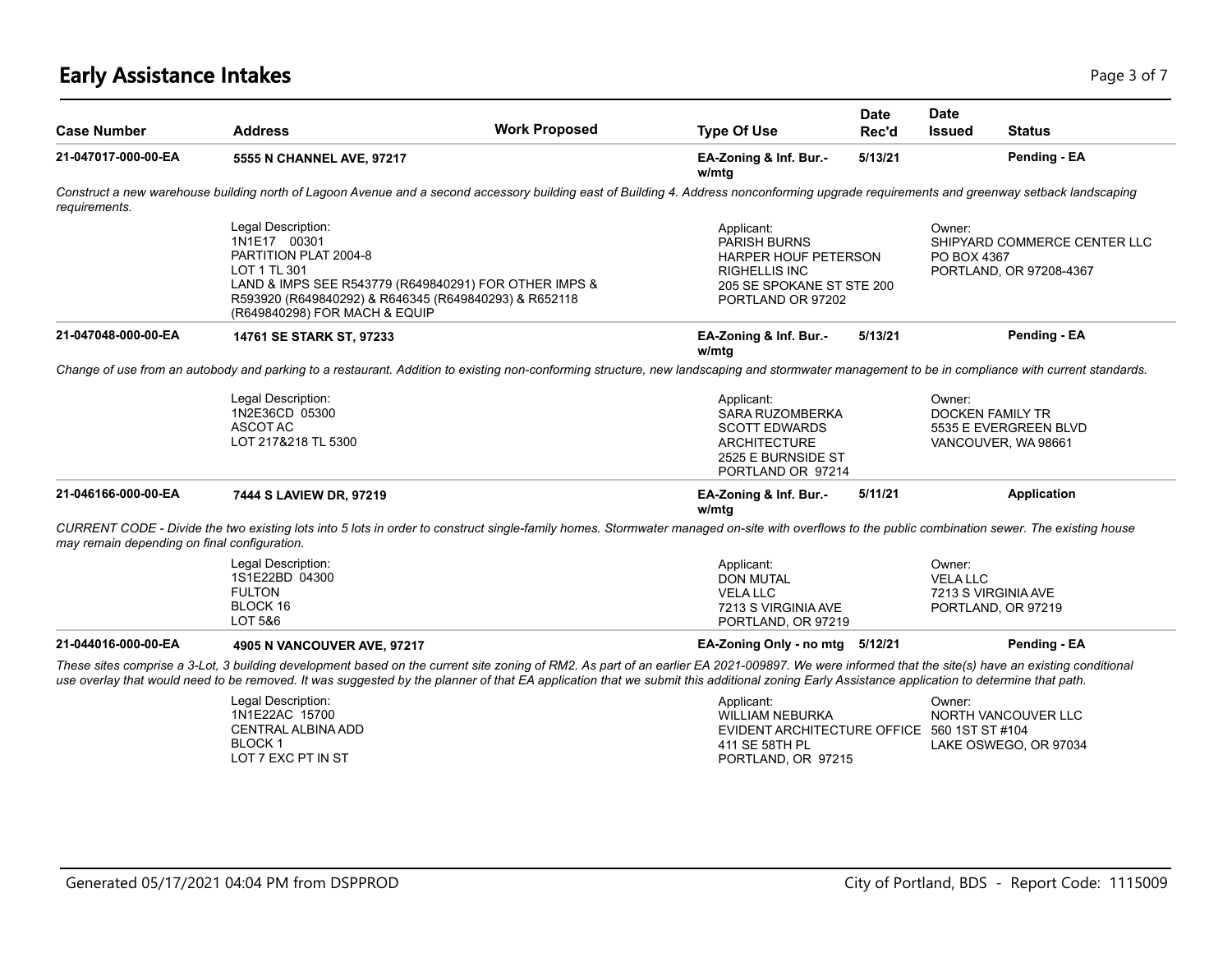# **Early Assistance Intakes** Page 4 of 7

| <b>Case Number</b>  | <b>Address</b>                                                                                                        | <b>Work Proposed</b>                                                                                                                                                                                                                                                                                                                                                                                                                                                                                                                                                                                                                                                                                                                                                                                      | <b>Type Of Use</b>                                                                                                   | <b>Date</b><br>Rec'd | <b>Date</b><br><b>Issued</b> | <b>Status</b>                                                                              |
|---------------------|-----------------------------------------------------------------------------------------------------------------------|-----------------------------------------------------------------------------------------------------------------------------------------------------------------------------------------------------------------------------------------------------------------------------------------------------------------------------------------------------------------------------------------------------------------------------------------------------------------------------------------------------------------------------------------------------------------------------------------------------------------------------------------------------------------------------------------------------------------------------------------------------------------------------------------------------------|----------------------------------------------------------------------------------------------------------------------|----------------------|------------------------------|--------------------------------------------------------------------------------------------|
| 21-046285-000-00-EA | , 97239                                                                                                               |                                                                                                                                                                                                                                                                                                                                                                                                                                                                                                                                                                                                                                                                                                                                                                                                           | EA-Zoning Only - w/mtg                                                                                               | 5/11/21              |                              | Pending - EA                                                                               |
|                     |                                                                                                                       | Environmental Violation Review is needed to correct the violation of the conditions and exhibits for LU 18-113365-EN. Construction equipment was beyond the disturbance limits allowed through the<br>2018 Environmental Review. The equipment traveled directly between the graveled lot and the disturbance limits for the trail construction. It is not within an approved area for disturbance based on<br>the land use review. The project will construct an off-street 12-foot wide trail from near the intersection of SW Nebraska Street and SW Capitol Hwy northwestward to SW Bertha Blvd. The trail will<br>require a bridge structure to cross a ravine in the public right-of-way. Approximately 65% of the length of the trail alignment is located in the Environmental Conservation Zone. |                                                                                                                      |                      |                              |                                                                                            |
|                     | Legal Description:<br>1S1E16CC 04100<br><b>BERTHA</b><br><b>BLOCK 7</b><br>N OF CAPITOL HWY LOT 6<br>LOT <sub>7</sub> |                                                                                                                                                                                                                                                                                                                                                                                                                                                                                                                                                                                                                                                                                                                                                                                                           | Applicant:<br><b>RIZALIU</b><br>PBOT<br>PORTLAND OR<br><b>USA</b>                                                    |                      | Owner:<br>PORTLAND CITY OF   | 1120 SW 5TH AVE 8TH FLOOR<br>PORTLAND, OR 97204-1912                                       |
| 21-044728-000-00-EA | 139 NE 156TH AVE, 97230                                                                                               |                                                                                                                                                                                                                                                                                                                                                                                                                                                                                                                                                                                                                                                                                                                                                                                                           | EA-Zoning Only - w/mtg                                                                                               | 5/10/21              |                              | Pending - EA                                                                               |
|                     | Legal Description:<br>1N2E36DB 04400<br>SECTION 36 1N 2E                                                              | Existing zoning code: Land Division to create four (4) separate tax lots, meeting development standards for the designated residential zone (R-7ah.) The existing residence is planned for<br>renovation/addition and will occupy the frontage lot. An accessory use structure on the property will be demolished. Detached single-family residences are proposed for the 3 interior lots and will be<br>accessed by a private easement as shown on the attached Proposed Site Development Plan. Also attached is a property survey, prepared in anticipation of the proposed Land Division.                                                                                                                                                                                                              | Applicant:<br><b>JOHN FLYNN</b><br><b>RESOLVE ARCHITECTURE +</b>                                                     |                      | Owner:<br><b>JASON BUNSE</b> | 1947 TANAGER AVE NW                                                                        |
|                     | TL 4400 0.70 ACRES                                                                                                    |                                                                                                                                                                                                                                                                                                                                                                                                                                                                                                                                                                                                                                                                                                                                                                                                           | <b>PLANNING</b><br>3742 SE MILL ST<br>PORTLAND, OR 97214                                                             |                      | <b>SALEM, OR 97304</b>       |                                                                                            |
| 21-047245-000-00-EA | 708 NW 19TH AVE, 97209                                                                                                |                                                                                                                                                                                                                                                                                                                                                                                                                                                                                                                                                                                                                                                                                                                                                                                                           | EA-Zoning Only - w/mtg                                                                                               | 5/13/21              |                              | Pending - EA                                                                               |
|                     | new 5G antennas, (2) OVP boxes, and associated cables.                                                                | Verizon Wireless proposes to modify their existing rooftop wireless facility with the removal of (6) existing RRUs and the installation of (3) new RRUs/Antenna combos, (6) new panel antennas, (3)                                                                                                                                                                                                                                                                                                                                                                                                                                                                                                                                                                                                       |                                                                                                                      |                      |                              |                                                                                            |
|                     | Legal Description:<br>1N1E33AC 06500<br><b>COUCHS ADD</b><br>BLOCK 176<br>LOT 2&3                                     |                                                                                                                                                                                                                                                                                                                                                                                                                                                                                                                                                                                                                                                                                                                                                                                                           | Applicant:<br><b>CAMILLE COPE</b><br><b>VERIZON WIRELESS</b><br>5430 NE 122ND AVE<br>PORTLAND OR 97230<br><b>USA</b> |                      | Owner:                       | <b>WORTHINGTON LIMITED PARTNERSHIP</b><br>3662 SW TUNNELWOOD ST<br>PORTLAND, OR 97221-4147 |

### **Total # of Early Assistance intakes: 14**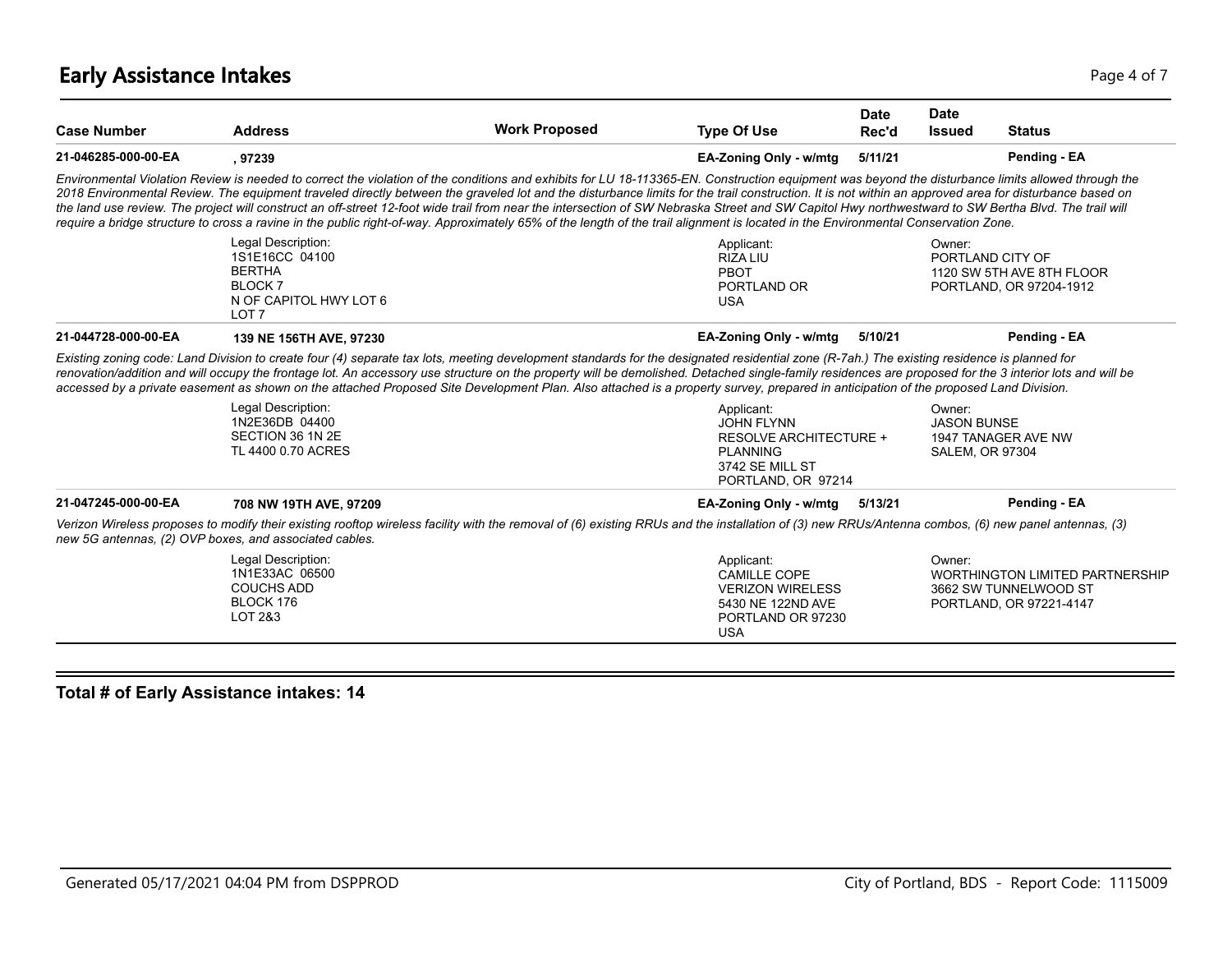| <b>Case Number</b>  | Address                           | <b>Work Proposed</b>   | Type Of Use | <b>Date</b><br>Rec'd | Date<br>Issued | <b>Status</b> |
|---------------------|-----------------------------------|------------------------|-------------|----------------------|----------------|---------------|
| 19-248207-000-00-FP | <b>12727 SE SHERMAN ST, 97233</b> | FP - Final Plat Review |             | 5/14/21              |                | Application   |

Approval of a Preliminary Plan for a 5-lot subdivision, that will result in 5 lots and a private street tract, as illustrated with Exhibits C.1 ¿ C.4, subject to the following conditions: A. Supplemental Plan. *A supplemental plan shall be submitted with the final plat survey for Land Use Services review and approval. That plan must portray how the conditions of approval listed below are met. In addition,*  the supplemental plan must show the surveyed location of the following: ¿ Any buildings or accessory structures on the site at the time of the final plat application; ¿ Any driveways and off-street vehicle parking areas on the site at the time of the final plat application; ¿ Stormwater System for existing house per condition C.9 ¿ Any other information specifically noted in the conditions listed below. B. The final plat must show the following: 1. The applicant shall meet the street dedication requirements of the City Engineer for SE Sherman St. The required right-of-way dedication must be shown on the final plat. 2. A public sanitary sewer easement, granted to the City of Portland, shall be shown over the relevant portions of the private street to the satisfaction of the Bureau of *Environmental Services. The easement must be labeled as ¿Public Sewer Easement to COP¿. 3. An Emergency Vehicle Access Easement, granted to the City of Portland, shall be shown over the private street to the satisfaction of the Fire Bureau. 4. A Private Access Easement over the entirety of the private street for the benefit of adjacent property to the west (tax lot 10600.) shall be shown*  and labeled on the final plat. The easement shall allow shared use of this area for all of the purposes that a private street would be typically used for if the adjacent property to the west is ever divided and the private street is expanded to serve this adjacent property. 5. The private street tract shall be named, with approval from the City Engineer, and noted on the plat as "Tract A: Private Street name of street " 6. A note must be provided on the plat indicating that the private street tract will commonly owned and maintained by the owners of lots 1 through 5 or a homeowners; association. 7. *A Public Access Easement must be shown over the sidewalk portion(s) of the street tract. 8. A recording block for each of the legal documents such as maintenance agreement(s), acknowledgement of special land use conditions, or Declarations of Covenants, Conditions, and Restrictions (CC&Rs) as required by Condition C.11-12 below. The recording block(s) shall, at a minimum, include*  language substantially similar to the following example: ¿A Declaration of Maintenance Agreement for (name of feature) has been recorded as document no. \_\_\_\_\_\_\_\_, Multnomah County Deed Records. ¿ C. The following must occur prior to Final Plat approval: Streets 2. The applicant shall meet the requirements of the City Engineer for right of way improvements along the site<sub>i</sub>s street frontage. The applicant must meet the requirements of the City Engineer from the Portland Bureau of Transportation to install the required sidewalk corridor and street trees per Urban Forestry. The improvements along the frontage of Lot 1, where the existing house will be retained, must be constructed prior to final plat approval. 3. The applicant shall submit an application for a Site Development Permit for construction of the private street and related site development improvements. Street design plans must be prepared by, or under the direction of, an Oregon licensed civil engineer. The *plans must be in substantial conformance with Exhibit C.1 and the Private Street Administrative Rule. In addition, the permit must include: ¿ An arborist contract conforming with Exhibit A.13 and condition D.1 which clearly indicates that the arborist has been hired to monitor excavation work near and within the root protection zone of trees 2, 3, 5 and 6.*

| Legal Description: | Applicant:               | ⊃wner:              |
|--------------------|--------------------------|---------------------|
| 1S2E02CD 10400     | SARAH RADELET            | <b>TONY YAN</b>     |
| DAGMAR AC          | STRATA LAND USE PLANNING | 12727 SE SHERMAN ST |
| BLOCK 2            | PO BOX 90833             | PORTLAND, OR 97233  |
| W 54.48' OF LOT 8  | PORTLAND OR 97290        |                     |
| E 28.02' OF LOT 9  |                          |                     |

**Total # of FP FP - Final Plat Review permit intakes: 1**

#### **Total # of Final Plat intakes: 1**

| 21-046672-000-00-LU | 2411 NE 48TH AVE, 97213                                                                                                                                                                                                                                                                                                                                                                                                                                                                                     | <b>AD - Adjustment</b> | Type 2 procedure                                                           | 5/12/21 | Pending                                                                |
|---------------------|-------------------------------------------------------------------------------------------------------------------------------------------------------------------------------------------------------------------------------------------------------------------------------------------------------------------------------------------------------------------------------------------------------------------------------------------------------------------------------------------------------------|------------------------|----------------------------------------------------------------------------|---------|------------------------------------------------------------------------|
|                     | Requested adjustment to 33.110.220 D Section 5 to allow the addition of a 2nd floor vertical dormer wall on the north side of the property (to be built on top of existing northern exterior wall that is<br>within the 5' setback). The vertical wall will not increase the overall height of the home. The request is to reduce the building setback from 5' to 3' and 2' for eaves. Please note: The northern<br>neighboring property, at 2415 NE 48th Ave, has a driveway that separates the two homes. |                        |                                                                            |         |                                                                        |
|                     | Legal Description:<br>1N2E30CA 06300<br>ROSE CITY PK<br>BLOCK 26<br>LOT 5                                                                                                                                                                                                                                                                                                                                                                                                                                   |                        | Applicant:<br>DANIEL JAYNES<br>2411 NE 48TH AVE<br>PORTLAND, OR 97213-1921 |         | Owner:<br>DANIEL JAYNES<br>2411 NE 48TH AVE<br>PORTLAND, OR 97213-1921 |
|                     |                                                                                                                                                                                                                                                                                                                                                                                                                                                                                                             |                        | Applicant:                                                                 |         | Owner:                                                                 |

ELLEN CRIVELLA 2411 NE 48TH AVE PORTLAND, OR 97213-1921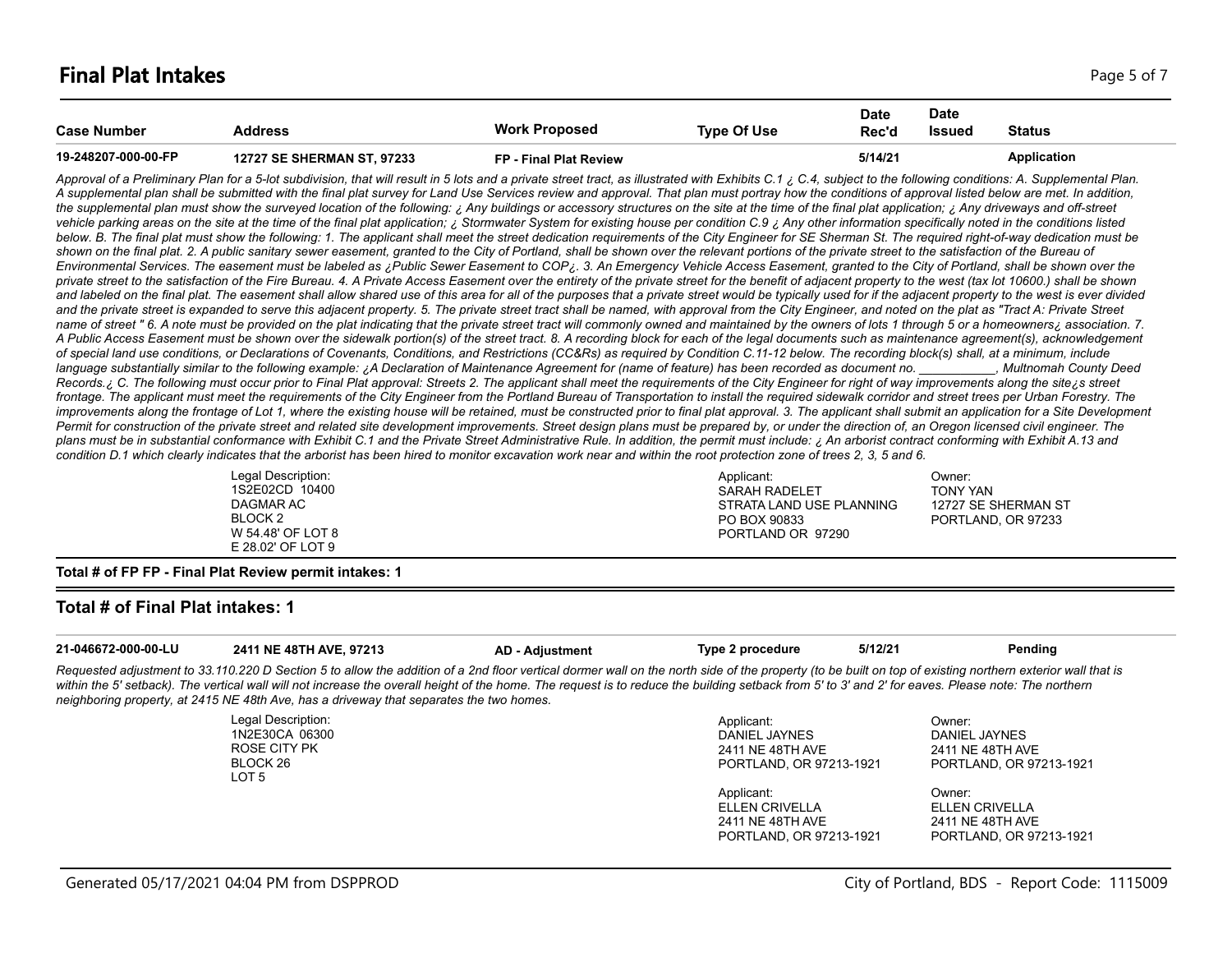| <b>Case Number</b>  | <b>Address</b>                                                                                                                                                                                                                                                                                                                                                                                                                                                                                                                                                                                                     | <b>Work Proposed</b>                               | <b>Type Of Use</b>                                                                                                 | <b>Date</b><br>Rec'd | <b>Date</b><br><b>Issued</b>                                                                             | <b>Status</b>                                 |
|---------------------|--------------------------------------------------------------------------------------------------------------------------------------------------------------------------------------------------------------------------------------------------------------------------------------------------------------------------------------------------------------------------------------------------------------------------------------------------------------------------------------------------------------------------------------------------------------------------------------------------------------------|----------------------------------------------------|--------------------------------------------------------------------------------------------------------------------|----------------------|----------------------------------------------------------------------------------------------------------|-----------------------------------------------|
| 21-046741-000-00-LU | 3435 NE 52ND AVE, 97213                                                                                                                                                                                                                                                                                                                                                                                                                                                                                                                                                                                            | <b>AD - Adjustment</b>                             | Type 2 procedure                                                                                                   | 5/12/21              |                                                                                                          | Pending                                       |
|                     | Adjustment to side yard setback to allow ADU over 24' in length 1' from the south property line                                                                                                                                                                                                                                                                                                                                                                                                                                                                                                                    |                                                    |                                                                                                                    |                      |                                                                                                          |                                               |
|                     | Legal Description:<br>1N2E30BA 00200<br><b>ROSE CITY PK</b><br>BLOCK 152<br>S 33' OF LOT 1<br>N 11' OF LOT 2                                                                                                                                                                                                                                                                                                                                                                                                                                                                                                       |                                                    | Applicant:<br><b>DAVE SPITZER</b><br><b>DMS ARCHITECTS</b><br>2325 NE 19TH AVE<br>PORTLAND, OR 97212               |                      | Owner:<br><b>MELODY PEARSON</b><br>3435 NE 52ND AVE<br>Owner:<br><b>RYAN PEARSON</b><br>3435 NE 52ND AVE | PORTLAND, OR 97213<br>PORTLAND, OR 97213      |
|                     | Total # of LU AD - Adjustment permit intakes: 2                                                                                                                                                                                                                                                                                                                                                                                                                                                                                                                                                                    |                                                    |                                                                                                                    |                      |                                                                                                          |                                               |
| 21-045903-000-00-LU | 5100 S MACADAM AVE, 97239                                                                                                                                                                                                                                                                                                                                                                                                                                                                                                                                                                                          | DZ - Design Review                                 | Type 2 procedure                                                                                                   | 5/10/21              |                                                                                                          | Pending                                       |
|                     | Addition of rooftop mechanical equipment and an emergency generator on the existing concrete pad where the existing long-term bike parking lockers currently reside (to be relocated further to the<br>east - eliminating the existing parking spaces). Protective bollards will be added. The emergency generator will be screened by a new 9' tall screen wall, made of ribbed metal panels on steel posts.<br>There will be a 2" gas service line, painted to match the building color) running up the north facade to serve the rooftop equipment.<br>Legal Description:<br>1S1E15BD 00200<br>SECTION 15 1S 1E |                                                    | Applicant:<br><b>SHAWN HOMBERG</b><br>FFA ARCHITECTURE AND                                                         |                      | Owner:<br><b>LLC</b>                                                                                     | WL-SKB JOHNS LANDING 5100 OWNER               |
|                     | TL 200 1.80 ACRES                                                                                                                                                                                                                                                                                                                                                                                                                                                                                                                                                                                                  |                                                    | INTERIORS, INC.<br>520 SW YAMHILL ST, STE 900<br>PORTLAND, OR 97204                                                |                      |                                                                                                          | 222 SW COLUMBIA ST #700<br>PORTLAND, OR 97201 |
|                     | Total # of LU DZ - Design Review permit intakes: 1                                                                                                                                                                                                                                                                                                                                                                                                                                                                                                                                                                 |                                                    |                                                                                                                    |                      |                                                                                                          |                                               |
| 21-045879-000-00-LU | 1041 SE 111TH AVE, 97216                                                                                                                                                                                                                                                                                                                                                                                                                                                                                                                                                                                           | <b>LDS - Land Division Review</b><br>(Subdivision) | Type 1x procedure                                                                                                  | 5/10/21              |                                                                                                          | Pending                                       |
|                     | Land Division to create three (3) buildable R-5 lots, one (1) resource tract, and one (1) private street tract.                                                                                                                                                                                                                                                                                                                                                                                                                                                                                                    |                                                    |                                                                                                                    |                      |                                                                                                          |                                               |
|                     | Legal Description:<br>1S2E03BA 03300<br><b>HOMESTAKE GARDENS</b><br>LOT 48-51 TL 3300                                                                                                                                                                                                                                                                                                                                                                                                                                                                                                                              |                                                    | Applicant:<br><b>MAX BRUNKE</b><br><b>KLK CONSULTING LLC</b><br>906 NW 23RD AVE<br>PORTLAND OR 97210<br><b>USA</b> |                      | Owner:<br><b>REDTAIL NEST LLC</b><br>906 NW 23RD AVE                                                     | PORTLAND, OR 97210                            |

**Total # of LU LDS - Land Division Review (Subdivision) permit intakes: 1**